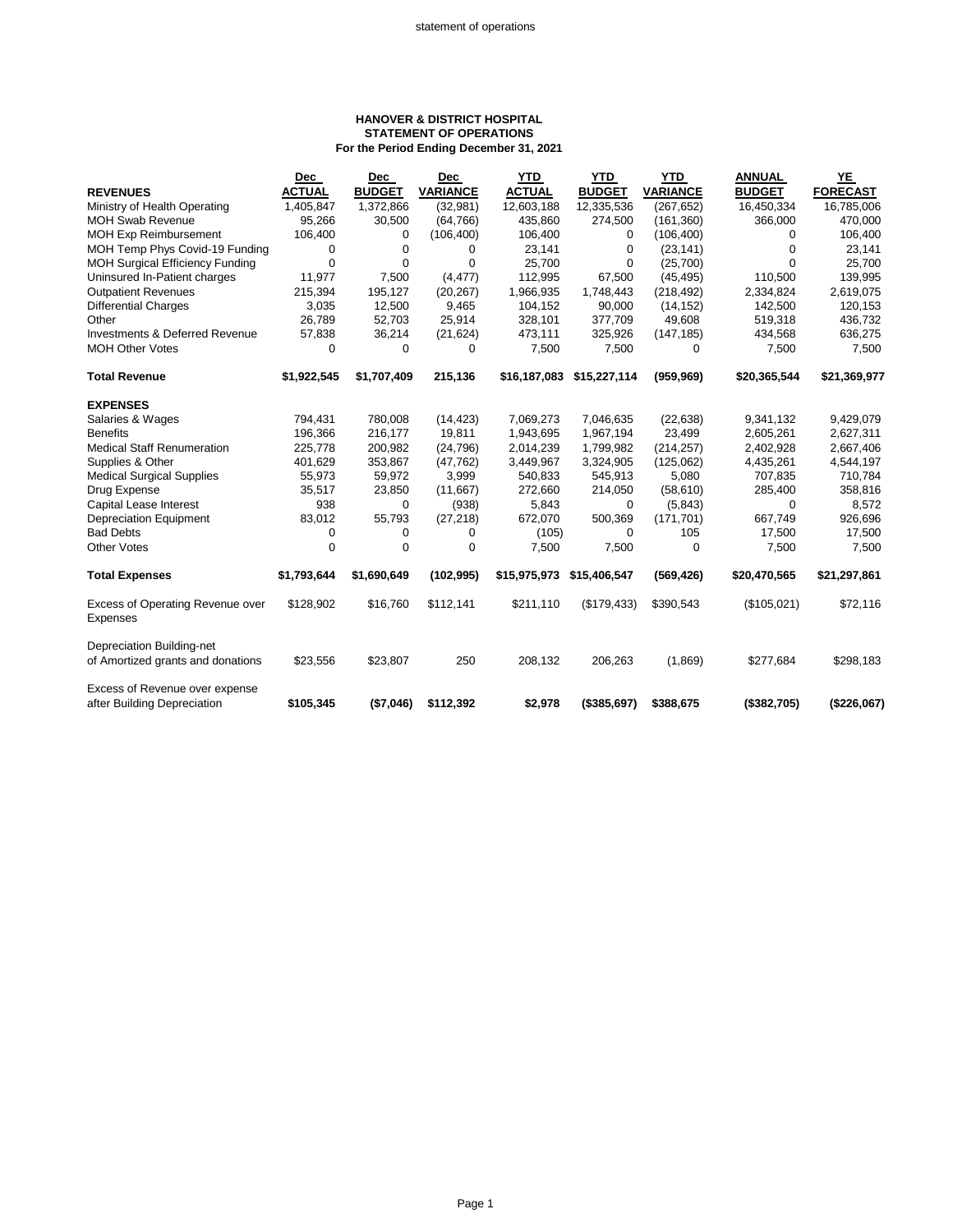## **HANOVER & DISTRICT HOSPITAL BALANCE SHEET December 31, 2021**

| <b>ASSETS</b>                       | <b>YTD Actual</b>  | Prior Yr. YTD       |
|-------------------------------------|--------------------|---------------------|
| <b>Current Assets</b>               |                    |                     |
| Cash & Short Term Deposits          | \$1,417,258        | \$1,467,537         |
| <b>MOH/LHIN Receivable</b>          | \$796,991          | \$29,016            |
| <b>Accounts Receivable</b>          | \$734,647          | \$621,350           |
| Inventory                           | \$181,067          | \$72,116            |
| <b>Prepaid Expenses</b>             | \$314,820          | \$191,847           |
| <b>Total Current Assets</b>         | \$3,444,783        | \$2,381,866         |
| <b>Assets held for Capital</b>      | \$6,367,481        | \$5,774,234         |
| <b>Property and Equipment</b>       | \$12,193,954       | <u>\$11,134,550</u> |
| <b>TOTAL ASSETS</b>                 | \$22,006,219       | \$19,290,651        |
| <b>LIABILITIES &amp; EQUITY</b>     |                    |                     |
| <b>Current Liabilities</b>          |                    |                     |
| Capital Lease Payable               | \$28,166           | \$0                 |
| <b>Accounts Payable</b>             | \$3,633,036        | \$1,882,453         |
|                                     | <u>\$3,661,201</u> | <u>\$1,882,453</u>  |
| <b>Long Term Liabilities</b>        |                    |                     |
| Capital Lease Payable               | \$116.946          | \$0                 |
| <b>Deferred Future Benefits</b>     | \$449.349          | \$473,204           |
| <b>Deferred Provincial Grant</b>    | \$3,016,648        | \$2,572,727         |
| <b>Deferred Donations</b>           | \$1,987,703        | \$1,996,057         |
| <b>Total Long Term Liabilities</b>  | \$5,570,646        | \$5,041,988         |
| <b>Total Liabilities</b>            | <u>\$9,231,847</u> | <u>\$6,924,441</u>  |
| <b>Equity Opening Balance</b>       | \$12,771,394       | \$12,299,125        |
| <b>Revenue over Expenses</b>        | \$2,978            | \$67,085            |
| <b>TOTAL LIABILITIES AND EQUITY</b> | \$22,006,219       | \$19,290,651        |

\$0.01